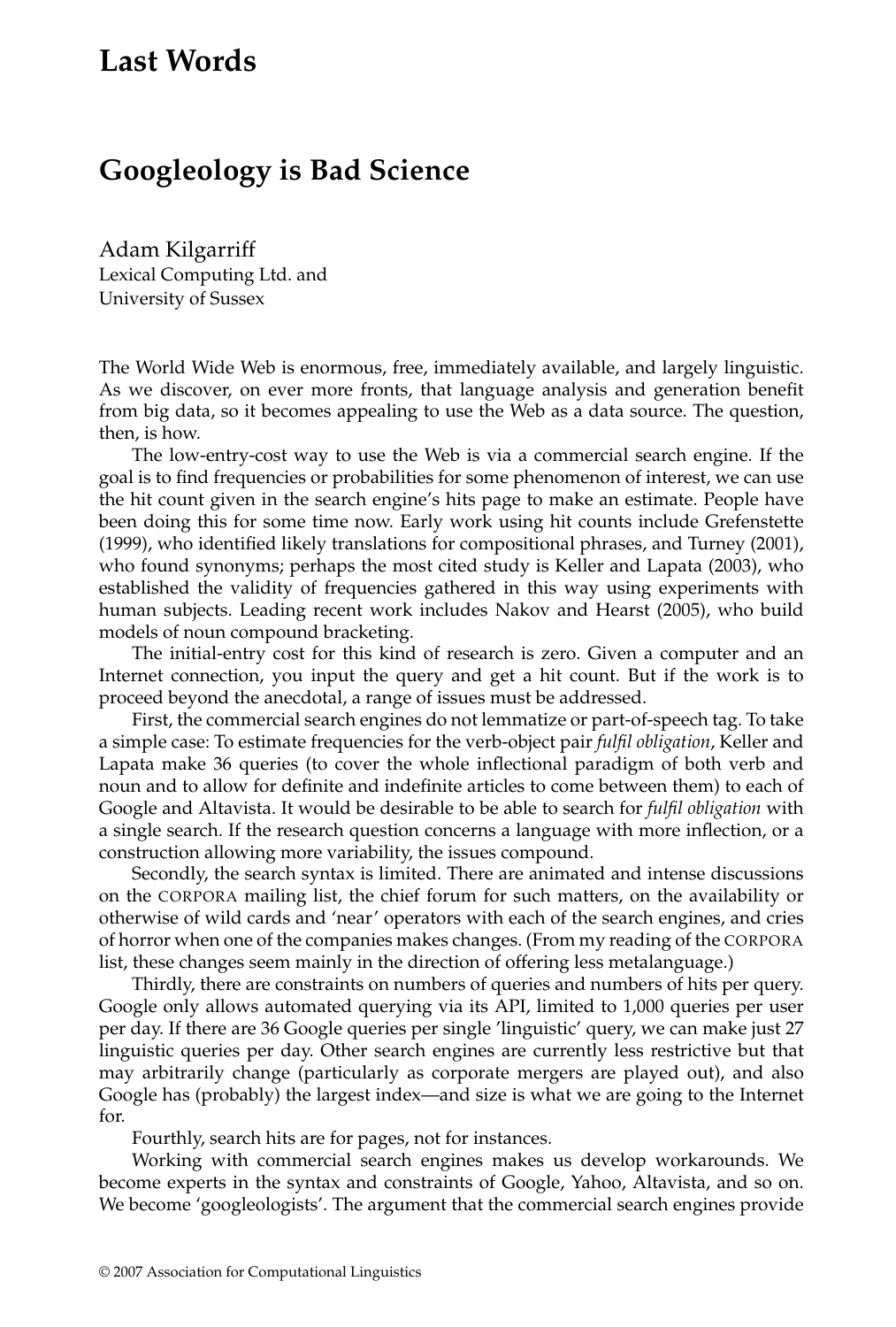low-cost access to the Web fades as we realize how much of our time is devoted to working with and against the constraints that the search engines impose.

But science is hard work, and there are usually many foothill problems to be mastered before we get to the mountains that are our true goal. So this is all regular science.

Or so it may seem until we consider the arbitrariness of search engine counts. They depend on many specifics of the search engine's practice, including how it handles spam and duplicates. (See the entries "Yahoo's missing pages" [2005] and "Crazy duplicates" [2006] in Jean Véronis's blog.<sup>1</sup>) The engines will give you substantially different counts, even for repeats of the same query. In a small experiment, queries repeated the following day gave counts over 10% different 9 times in 30, and by a factor of two different 6 times in 30. The reasons are that queries are sent to different computers, at different points in the update cycle, and with different data in their caches.

People wishing to use the URLs, rather than the counts, that search engines provide in their hits pages face another issue: The hits are sorted according to a complex and unknown algorithm (with full listings of all results usually not permitted) so we do not know what biases are being introduced. If we wish to investigate the biases, the area we become expert in is googleology, not linguistics.

### **An Academic-Community Alternative**

An alternative is to work like the search engines, downloading and indexing substantial proportions of the World Wide Web, but to do so transparently, giving reliable figures, and supporting language researchers' queries. In Baroni and Kilgarriff (2006) we report on a feasibility study: We prepared Web corpora for German ('DeWaC') and Italian ('ItWaC') with around 1.5 billion words each, now loaded into a sophisticated corpus query tool and available for research use.<sup>2</sup> (Of course there are various other large Web datasets that research groups have downloaded and are using for NLP.) By sharing good practice and resources and developing expertise, the prospects of the academic research community having resources to compare with Google, Microsoft, and so forth, improves.

# **Data Cleaning**

The process involves crawling, downloading, 'cleaning', and de-duplicating the data, then linguistically annotating it and loading it into a corpus query tool. Expertise and tools are available for most of these steps, with the Internet community providing crawlers and a de-duplication algorithm (Broder et al. 1997) and the NLP community providing corpus query tools, lemmatizers, and POS-taggers for many languages. But in the middle there is a logjam. The questions

- How do we detect and get rid of navigation bars, headers, footers, . . . .?
- How do we identify paragraphs and other structural information?
- How do we produce output in a standard form suitable for further processing?

<sup>1</sup> http://aixtal.blogspot.com.

<sup>2</sup> http://www.sketchengine.co.uk.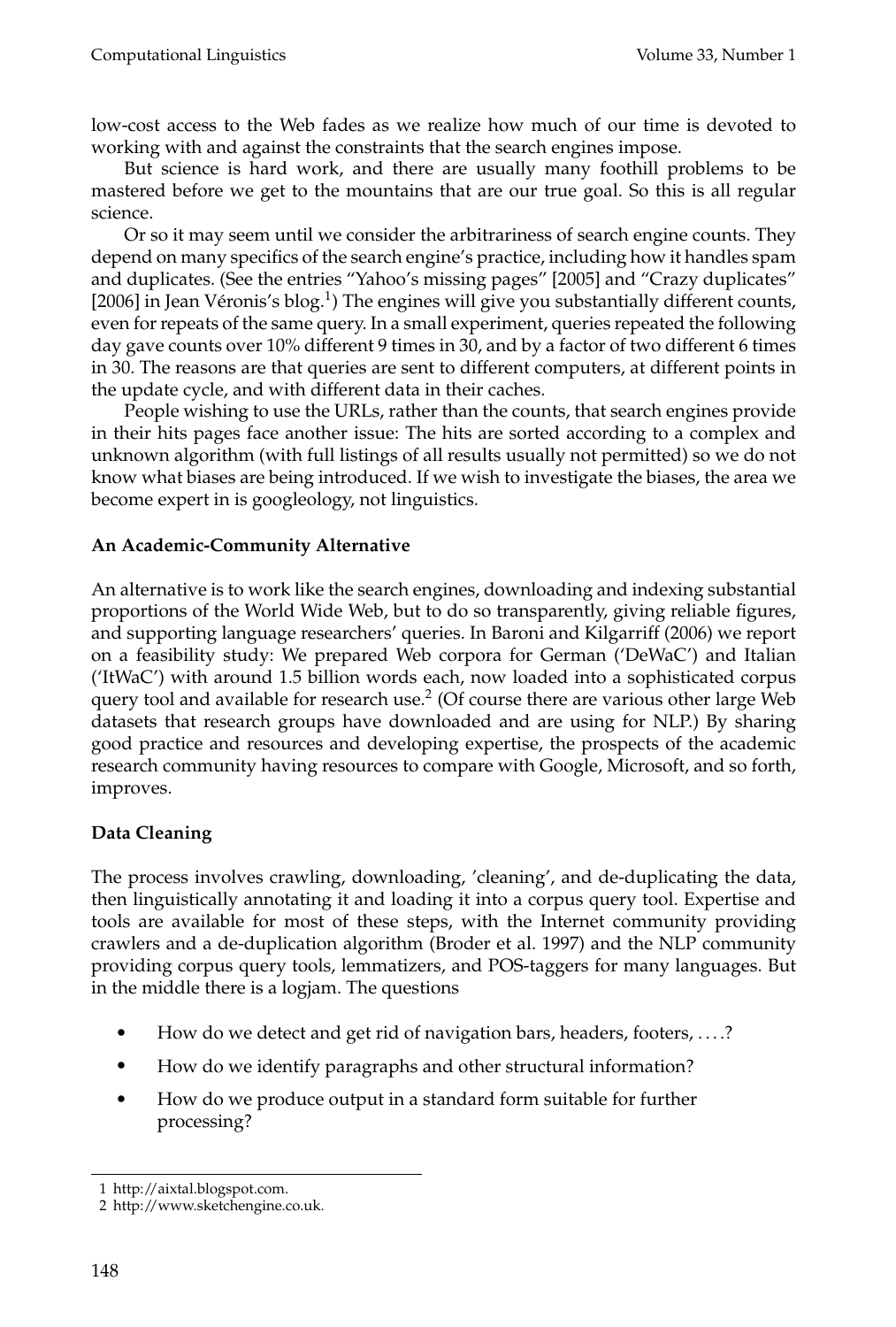always arise. Cleaning is a low-level, unglamorous task, yet crucial: The better it is done, the better the outcomes. All further layers of linguistic processing depend on the cleanliness of the data.

To date, cleaning has been done in isolation (and it has not been seen as interesting enough to publish on). Resources have not been pooled, and it has been done cursorily, if at all. Thus, a paper which describes work with a vast Web corpus of 31 million pages devotes just one paragraph to the corpus development process, and mentions de-duplication and language-filtering but no other cleaning (Ravichandran, Pantel, and Hovy 2005, Section 4). A paper using that same corpus notes, in a footnote, "as a preprocessing step we hand-edit the clusters to remove those containing non-English words, terms related to adult content, and other Webpage-specific clusters" (Snow, Jurafsky, and Ng 2006). The development of open-source tools that identify and filter out each of the many sorts of 'dirt' found in Web pages to give clean output will have many beneficiaries, and the CLEANEVAL project<sup>3</sup> has been set up to this end. There will, of course, be differences of opinion about what should be filtered out, and a full toolset will provide a range of options as well as provoke discussion on what we should include and exclude to develop a low-noise, general-language corpus that is suitable for linguistic and language technology research by a wide range of researchers. (In the following, I call the data that meet these criteria "running text.")

# **How Much Non-Duplicate Running Text do the Commercial Search Engines Index, and Can the Academic Community Compare?**

Although the anti-googleology arguments may be acknowledged, researchers often shake their heads and say "Ah, but the commercial search engines index so much data." If the goal is to find frequencies of arbitrary  $\langle$  noun, preposition, verb $\rangle$  and  $\langle$  noun, preposition, noun $\rangle$  triples for PP-attachment disambiguation, then a very, very large dataset is needed to get many non-zero counts. Researchers will continue to use Google, Yahoo, and Altavista unless the NLP community's resources are 'Google-scale'. The question this forces is, "How much non-duplicate running text do Google and competitors index?"

For German and Italian, we addressed the question by comparing frequency counts for a sample of words in DeWaC and ItWaC with Google frequencies. Thirty words were randomly selected for each language. They were mid-frequency words that were not common words in English, French, German (for Italian), Italian (for German), Portugese, or Spanish, with at least five characters (because longer words are less likely to clash with acronyms or words from other languages). For each of these words, Google was searched with a number of parameters:

- with and without "safe search" for excluding adult material
- with language set to German/Italian
- with the "all-in-text" box checked, so that documents were only included as hits if they contained the search term
- with and without the site filter set to .it domain only (for Italian), .de or .at domains only for German

<sup>3</sup> http://cleaneval.sigwac.org.uk.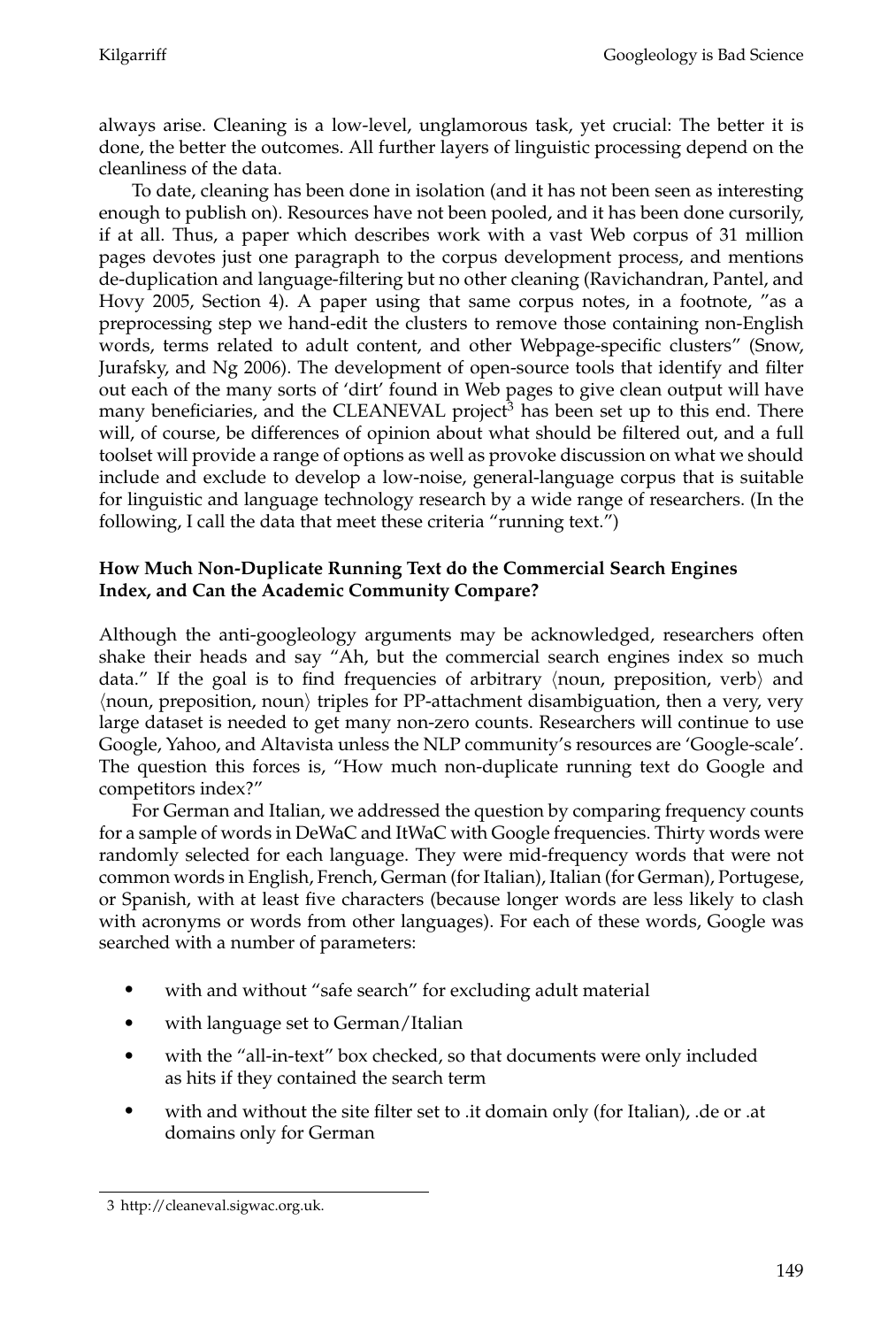Results were not always consistent, with additional filters sometimes producing an increased hit count, so for each word we took the midpoint of the maximum and minimum of the results and compared this number to the DeWaC/ItWaC document frequencies. Here there were two numbers to consider: the count before filtering and cleaning, and the count after. A sample of the results is shown in Table 1.

It would have been convenient to use the Google API but it gave much lower counts than browser queries: A substantial number were one-eighteenth as large. Altavista, which has a reputation for NLP-friendliness, was also explored, but because Altavista's index is known to be smaller than Google's, and the goal was to compare it with the biggest index available, Altavista results were not going to answer the critical question.

The goal is to use the figures to assess the quantity of duplicate-free, Googleindexed running text for German and Italian. The Google counts are best compared with DeWaC/ItWaC 'raw' counts, and a first scaling factor will give an indication of the size of the Google-indexed German/Italian World Wide Web inclusive of non-running-text and duplicates. Taking the midpoint between maximum and minimum and averaging across words, the ratio for German is 83.5:1 and for Italian, 33:1. A further scaling factor should then be applied, based on the raw:clean ratio, to assess how much of the material is duplicated or not running text. However, we do not know to what extent Google applies de-duplication and other rubbish-filtering strategies before calculating counts, and DeWaC/ItWaC filtering and cleaning errs towards rejecting doubtful material. The mean ratio raw:clean is 5.3 for German, 4.5 for Italian: For a best estimate, we halve the figures. Best estimates for the Google-indexed, non-duplicative running text are then 45 billion words for German and 25 billion words for Italian, as summarized in Table 2.

Clearly this is highly approximate, and the notion of running text needs articulation. The point here is that a pilot project (of half a person-year's effort) was able to provide a corpus that was several percent of Google-scale, for two languages. It provides grounds for optimism that the Web can be used, without reliance on commercial search engines and, at least for languages other than English, without sacrificing too much in terms of scale.

### **In Sum**

The most talked-about presentation of ACL 2005 was Franz-Josef Och's, in which he presented statistical MT results based on a 250 billion-word English corpus. His results

### **Table 1**

Comparing Google and DeWaC frequencies for a sample of words. 'max' and 'min' are the maximum and minimum from a set of six Google searches. 'raw' and 'clean' are counts for the numbers of documents that the word occurred in in DeWaC, before and after the cleaning, filtering, and de-duplication. All numbers in thousands.

| Word       | max    | min    | raw | clean |
|------------|--------|--------|-----|-------|
| besuchte   | 10,500 | 3,800  | 82  | 18    |
| stirn      | 3,380  | 620    | 32  | 11    |
| gerufen    | 7,140  | 3,720  | 67  | 27    |
| verringert | 6,860  | 3,460  | 52  | 16    |
| bislang    | 24,400 | 11,600 | 239 | 90    |
| brach      | 4,360  | 2,260  | 45  | 20    |